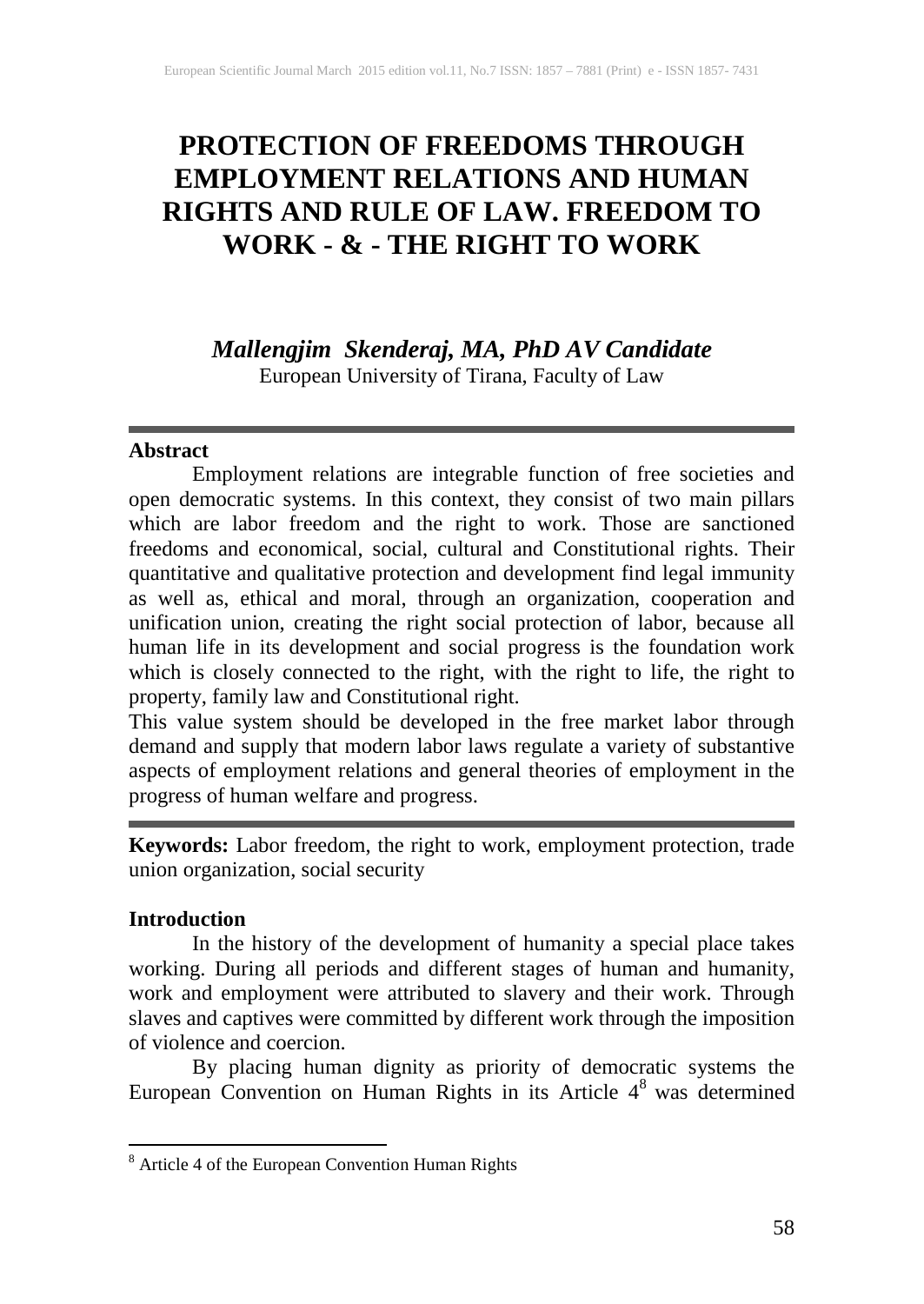binding "Prohibition of slavery and forced labor". These articles, then in Article 4 Member States have decided that:

- 1. No one can be held in slavery or servitude.
- 2. No one may be imposed on you to perform forced or compulsory.
- 3. Are not considered as "work imposed by force or by constraint" in the sense of this Article.
- a. Any work that is normally required by a man who undergoes a deprivation of liberty in the conditions provided for by Article  $5^9$  of this Convention (right to liberty and security) or during his stay in bail.
- b. Any service of a military character or, in the case of oponents consciousness in countries where the opposition of consciousness is recognized by law, service instead of compulsory military service;
- c. Each of the service, required in case of an emergency or calamity threatening the life or well being the human community;
- d. Any work or any service that is part of normal civic obligations.

In the theory of relativity the largest Einstein stated that "Neither thing is absolute but relative is everything". However I think and emphasize that the theory of employment "Every contract work and employment object lies through demand and supply in the free work market and this is relative, but what is absolute in work and employment is the prohibition of slavery and slavery through coercion and violence".

In this context and in that way I have seen this right and this freedom, both in terms of construction of international law through acts and international agreements and in terms of building the internal law in terms of the Constitution and legislation of special cushioning each state Party to this convention; and those states that have ratified this convention which is now becoming part of the domestic law not only of the Member States but also with the wider.

We therefore natural perspective this definition, natural object responds to extreme connotation of the expression of violence and coercion to perform a slave labor and slavery in terms of a severity which consists to life and performed beyond any limit of human dignity. But we then de jure legal perspective, the object and its legal cause is the protection of employment relations through liberties and human rights and the rule of law where freedom prevails work and the right to work which is an added value democratic systems where the rule of law is designed to protect and promote freedom and human rights-centered human dignity.

From this perspective of article 4 of the Convention will note that this legal norm itself contains a lower limit which can not be violated by anyone,

<sup>&</sup>lt;sup>9</sup> Article 5 of the European Convention Human Rights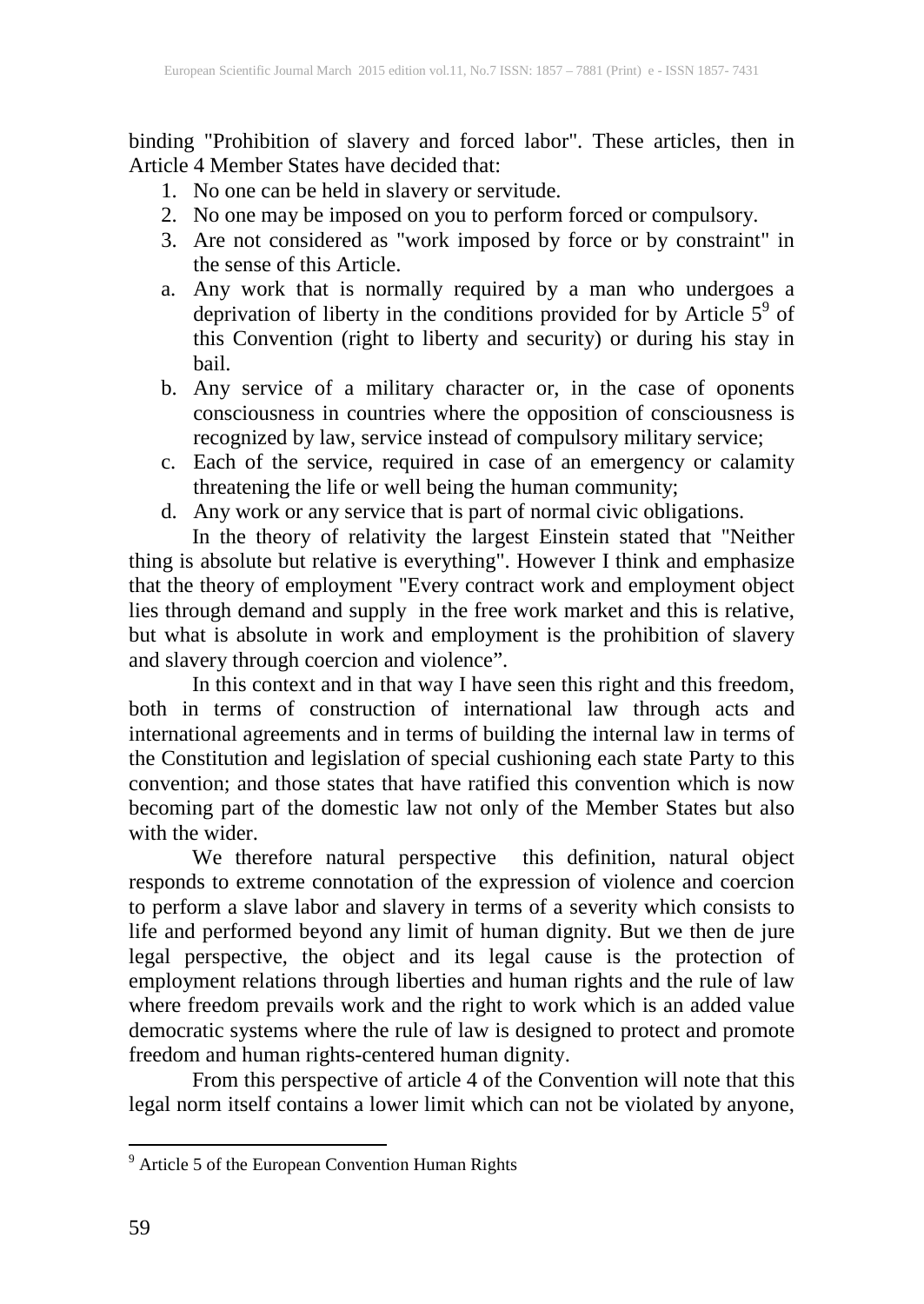so as the employer and the employee whichever natural or legal person, private or state its contractual behavior whether it be individual employment contract and whether it is a collective employment contract.

So this lower limit of which is determined in this provision will forward these cases are among others even when there is, or when conducting, or realized through physical or psychological coercion, an imposing work illegally and which is laborious and oppressive character wantonly inflicting suffering.

Besides these two main aspects sanctioned find in Article 4 of the Convention, the legal reasoning goes beyond the other aspect of this provision and precisely Outline of point 3 / a-b-c-d, in which it is sanctioned by the grammatical meaning of secular language and legal meaning through legal literal interpretation and that in these cases the foregoing can not be called as imposed work exactly the cases provided for by these provisions.

In case we are dealing with some transitional provisions which lead us to the gray part of the provision in which we are told that when we presented such cases perception should be case by case analyzed deciding legal balances these employment relationship, the two main aspects so freedom of labor and the right to work.

So each case by well known definition and their concept, we're interested in building the defense that we will see always the general and absolute prohibition of this work.

This comes in connection with article 11 of the Convention<sup>10</sup> from which derive the right to establish unions and adherence to them. In this provision in Article 11 of the Convention required that states protect the rights that enable the successful exercise of freedom union which have as their object and purpose the protection of its interests, e.g. the interests of union. In this mission is worth noting the fact that they require the protection of professional interests of the union members through the trade union movement. This Convention provides the right, while the state should allow and enable the organization and development of it. So to achieve this goal union members have the right to request that their unions be heard. This comes through the development of dialogue as one of the main features of democracy is the way of solving the problems in the country through constructive dialogue, even if bitter, not resorting to violence, because democracy flourishes thanks to freedom of expression. This site also finds another way to conduct union to taking part in collective bargaining and to the right of the rallies and strikes for the realization of their rights through peaceful meetings.

<sup>&</sup>lt;sup>10</sup> Article 11 of the European Convention of Human Rights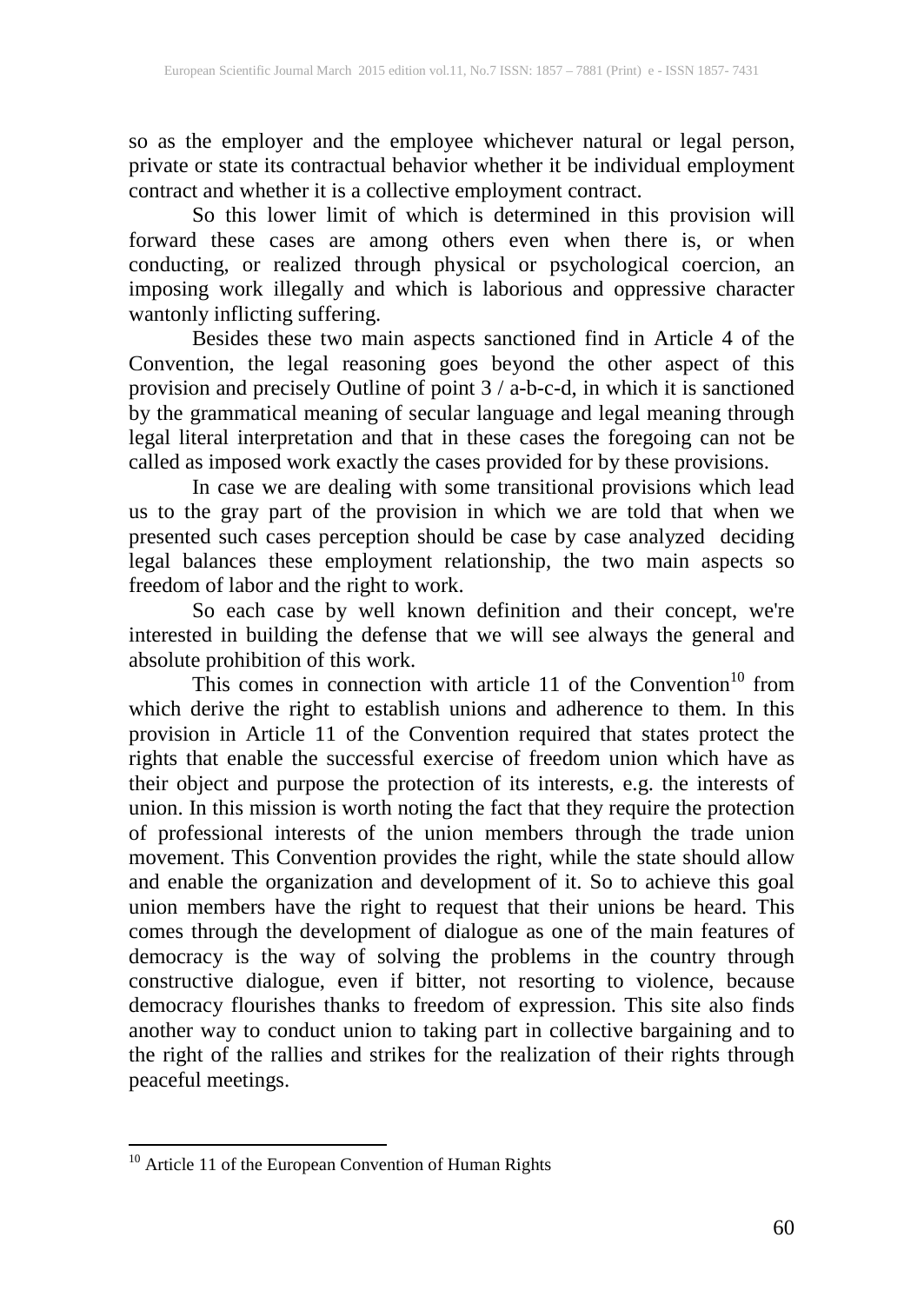To build the legal protection of employment union movement through its unions have reached a stage attractive in terms of organizing their adequate statutory and policy in order to realize one of their main aspirations to reach and establish agreement, of which is due fundamentally to protect work relations. In this agreement the parts are employers, employees and unions, which work best and are also embodied in connection collective employment contract.

## **Protection of Freedoms through Employment Relations and Human Rights**

Protecting employment relations which show the freedom of labor and employment law has found a broad range even to the Albanian legal opinion which is now embodied in the Constitution, employment legislation which has always been one of the codified employment legislation. Also deep protection of employment relations in this context has also through social and health insurance legislation.

With the development of society added as demands for better conditions of employment, requiring the development of a field as well for the realization of the product that comes through labor and legal employment. This product goes for a better life and a protecting better life. This obligated the state that being faced these evolving demands of society and economic development, which started always and ever, by democratic principles, to carry out legislative reform in favor of realizing the demands of the employees.

In this view of the right to work is guaranteed by the Constitution, specifically in Article  $49<sup>11</sup>$  of its lawmaker has ruled that:

- 1. Each has the right to earn the means of living by lawful work that he has chosen or accepted. He is free to choose his profession, place of work, and its system of professional qualifications.
- 2. Employees have the right to social protection of labor.

Seen on a constitutional doctrinal note that these constitutional provisions find instead incorporation of the European Convention on Human Rights, the directors of which dealt with above in introductory part. So is a fusion of thoughts, ideas already well-structured legal this right of the individual to obtain a legal work, which besides self-interest, gains importance from the social standpoint, since the work as a profession is an asset for the contribution it makes to the whole society. The right to work and freedom of profession means any activities with yields legitimate and that no term limits and determine, with the exception of specific legal arrangements.

 $\overline{\phantom{a}}$ 

<sup>11</sup> Article 49 Albanian Constitution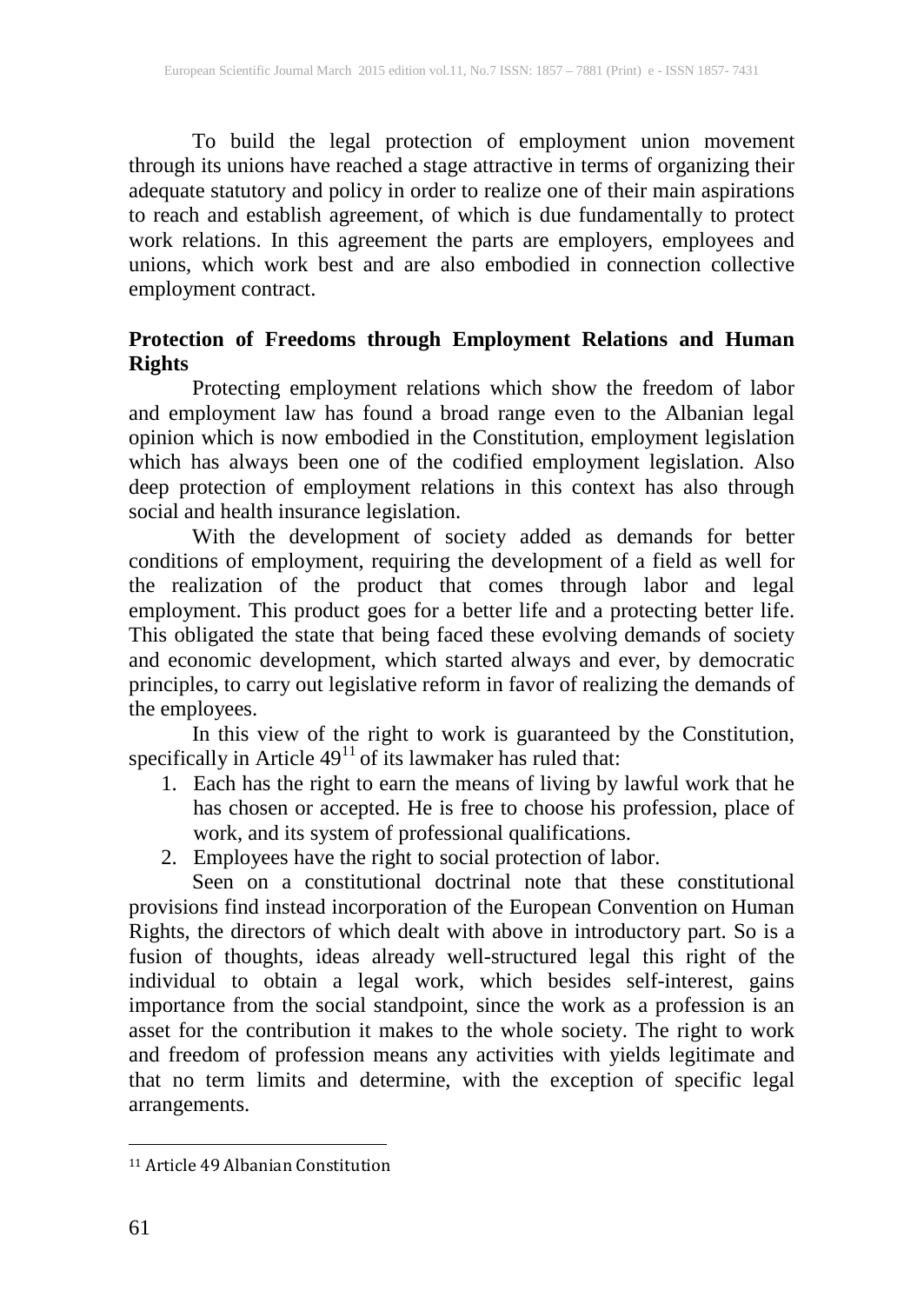Guarantee that Constitution gives individual regarding the right to work and professional freedom, aims to protect them from the state. This unjustified restriction on that freedom of choice and the exercise of the profession is not only one of rights to have a job, but it should be understood as a social right. Also it in the spirit of the Convention should be seen as a right and a negative freedom that allows no interference or obstruction of state, while exercising it. Also sanctions a positive obligation on the State which must be committed to creating favorable conditions for the realization of such a right, but also a negative obligation, which requires interference of the state to violate this right.

In this way, the work deals with the right to constitutional doctrine, stating that freedom of work is protected by constitutional regulations. Besides Constitution this right is also protected through the Labor Code<sup>12</sup> mind as general provisions of this codification, also including in terms of its specific provisions.

Through Labor Code find special protection both in terms of employee belong females, as well as to the particular account of the minor. A particular place takes protection through discrimination against employees because of race, origin, gender, religion or political beliefs. It provided for in section 146 of the employment  $Code<sup>13</sup>$  when the employer terminates the employment contract without good cause and because of these motives court decides forcing the employer to compensate the worker for up to 12 monthly salaries. Also the employment code are defined and job site conditions and working hours and the rewards that come as a result of working overtime and many attitudes that protect the negative right under the contract of employment being it individual or collective employment contract. All terms of legal control to the operating relationship of employment each case, the lawmaker through volumes of dues that provides Employment Code, has delegated this right to the Court which is moved through availability from different Entities which are in quality of the employer or employee. In this case the court through discretion decide if are legal violations or breaches before the provisions of the law with the action or inaction of the litigants.

One other protection employees find in the constitutional provisions. This is provided for in Article  $50$  of the Constitution<sup>14</sup> which states: *Employees have the right to freely join labor organizations for the protection of the interests of their work*.

This inters legitimate interests of the labor Well Protected found through freedom and human rights and Constitutional guarantees. Seen and

<sup>&</sup>lt;sup>12</sup> Employment code<br><sup>13</sup> Article 149 Employment code<br><sup>14</sup> Article 50 of the Constitution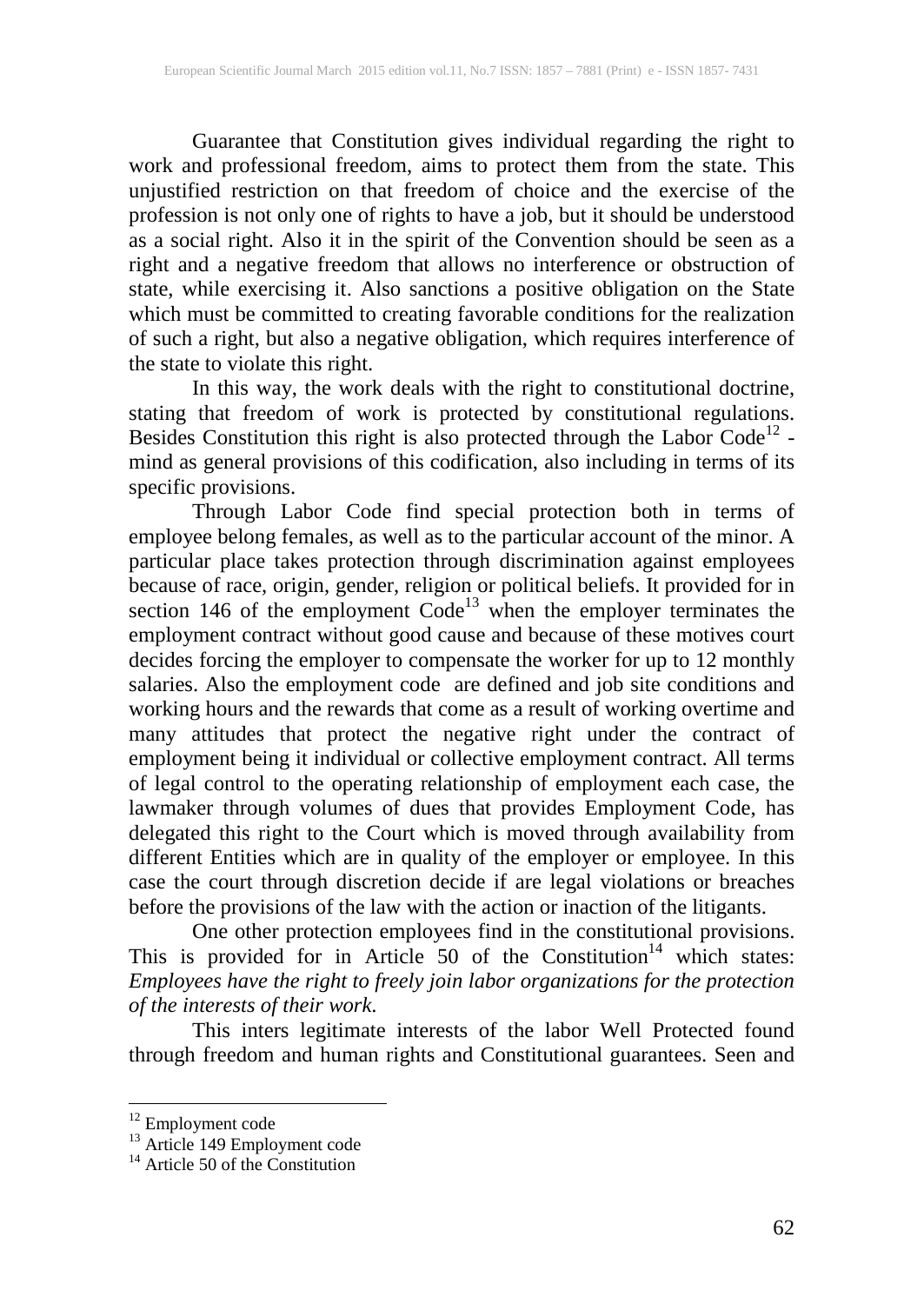analyzed by my side in the body of the Convention, and that the Constitution where it is connected analytically as an indivisible structure protection of this right so negative organized by unions in their union movement facing legal violations by omission or by action of state structures through positive right.

It also provided us the right to freedom of association which through organizing and participating in various subjects to physical or legal professional unit their interests, thus having access to an organization of strikes to protect their rights.

This right is provided except Convention also enshrined in Article 52 of the Constitution<sup>15</sup>, which states that:

- 1. The right of employees to strike deals with the take-allocation of work is guaranteed.
- 2. Limitations for special categories of employees may be imposed by law to provide the necessary services for the society.

In these constitutional provisions besides the right to strike has determined limitations of some natural or legal people who can not participate and be organized in trade union organizations and other union this movement is defined by special laws for the organization and function of some Constitutional institutions and some special institutions.

So in the context of constitutional rights and constitutional doctrine has interpreted with caution and treat each case constitutional behavior of these entities in view of the constitutional guarantee of the right to strike and constitutional security-mind necessary services that society needs respecting democratic and constitutional and legal rights.

We respect the Constitutional Convention and therefore legal in the spirit of harmony, the lawmaker has provided and has enshrined these principles even in the legislation of the right to strike and peaceful meetings where procedurally defined have the right to protection of employment rights.

A defense finds other employment relationship even through Article 52 of the Constitution which says:

- 1. Everyone has the right to social security in old age or when unable to work, according to a system established by law.
- 2. Everyone, who remains without work for reasons independent of his will and has no other means, is entitled to assistance under the conditions provided by law.

So, through these constitutional provisions is reserved a special protection to employees through a legitimate employment by special law, namely that the schema of social and health insurance have access to the payment of these contributions in the years which arises from work and

<sup>&</sup>lt;sup>15</sup> Article 52 of the Constitution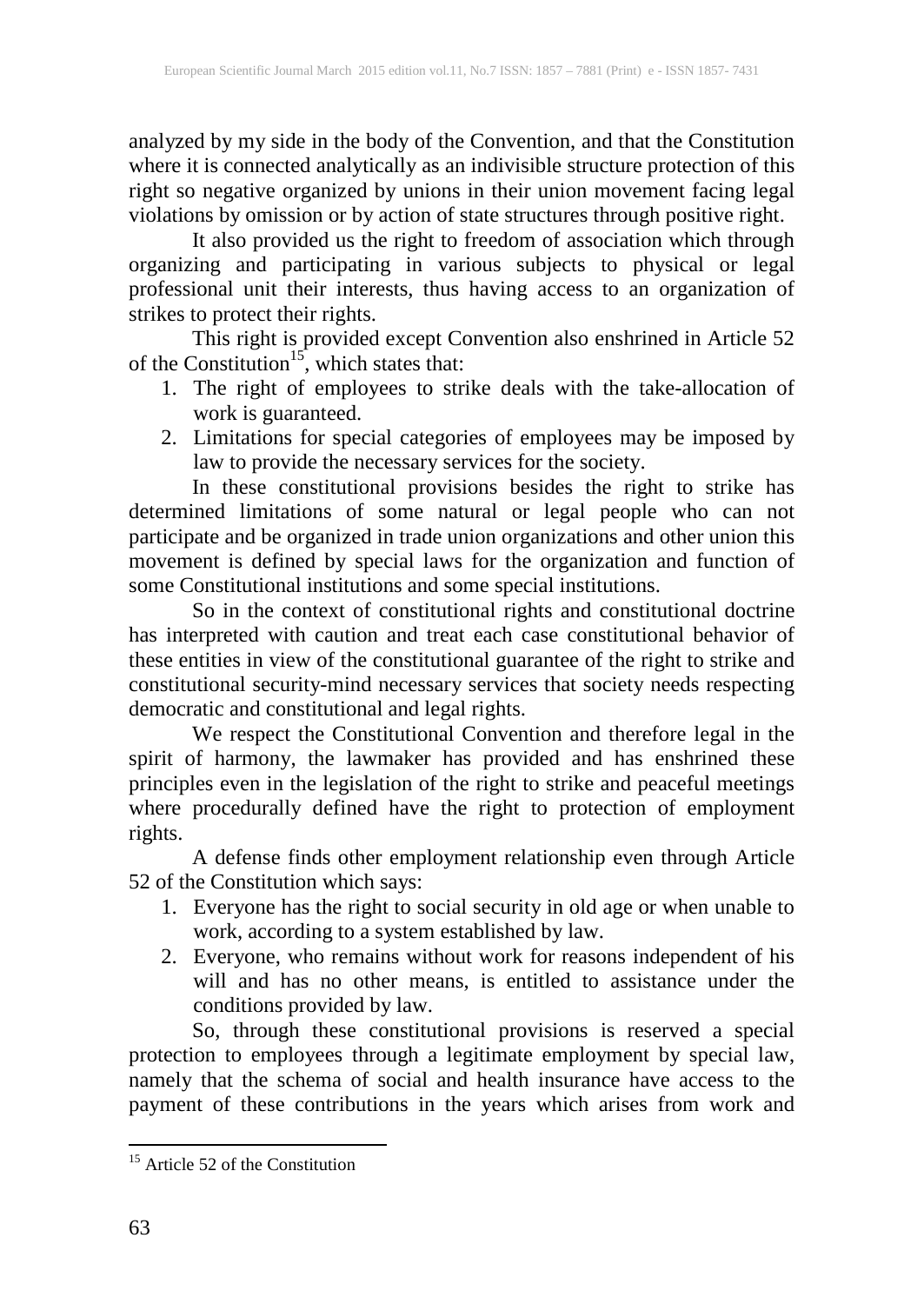legitimate employment benefit a type of payment after the retirement provided by this special legislation at the time of the age for the retirement. So, through these provisions a special protection take subjects who have lost their health employment ability by scheme social security protection through this legislation.

In the legal arena in the relevant Constitutional prevision and Convention which are a preamble to special legislation, given the scope of work, employment and work product, have even social character, then the lawmaker has embodied a generational solidarity insurance schemes social and health care and social assistance to them and support economic limits of a social assistance for people to come in and help people in need through a union wage to fulfill a vital minimum.

So in this way closes the current upper limit of these provisions regarding the protection of the employment relationship. But this legal limit will find a limit even in the European right of Globalization of law as regards to the right of Migration and the Albania's European Union accession.

So in this space European rights and obligations arising extra community and the European Community which should be integrated into a common set of legal in the context of achieving individual wellbeing, family, social welfare, even for Global which will come solidarity through democratic societies and member States in respect of individual rights and freedoms which are the foundation of the state of rights.

#### **Conclusion**

In the economic, political, legal growth some societies were developed in different ways and someone soon and someone with a step by step development. This has happened not only to different social conditions, historical and geographical or climatic as they are developed, but has come upon all the resources and human resources which are highlighted positive energy leads by human means, positive thinking, positive action, positive feeling by establishing through this solidarity always a positive climate in social progress.

So, development has come through human ego development in the creation of oneself, in the creation of family, society, democracy and the rule of law, liberation of ego through faith, religion, philosophy, politics, economics, jurisprudence, science, technology, arts, sports and everything good in this life.

But mostly human development according to me has come from the ego's main release in liberty and establishing God's faith through spiritual and mental liberation and building through science and technique.

Not coincidentally human formation came across of natural law and positive law. To prove this assertion I close with an expression that: